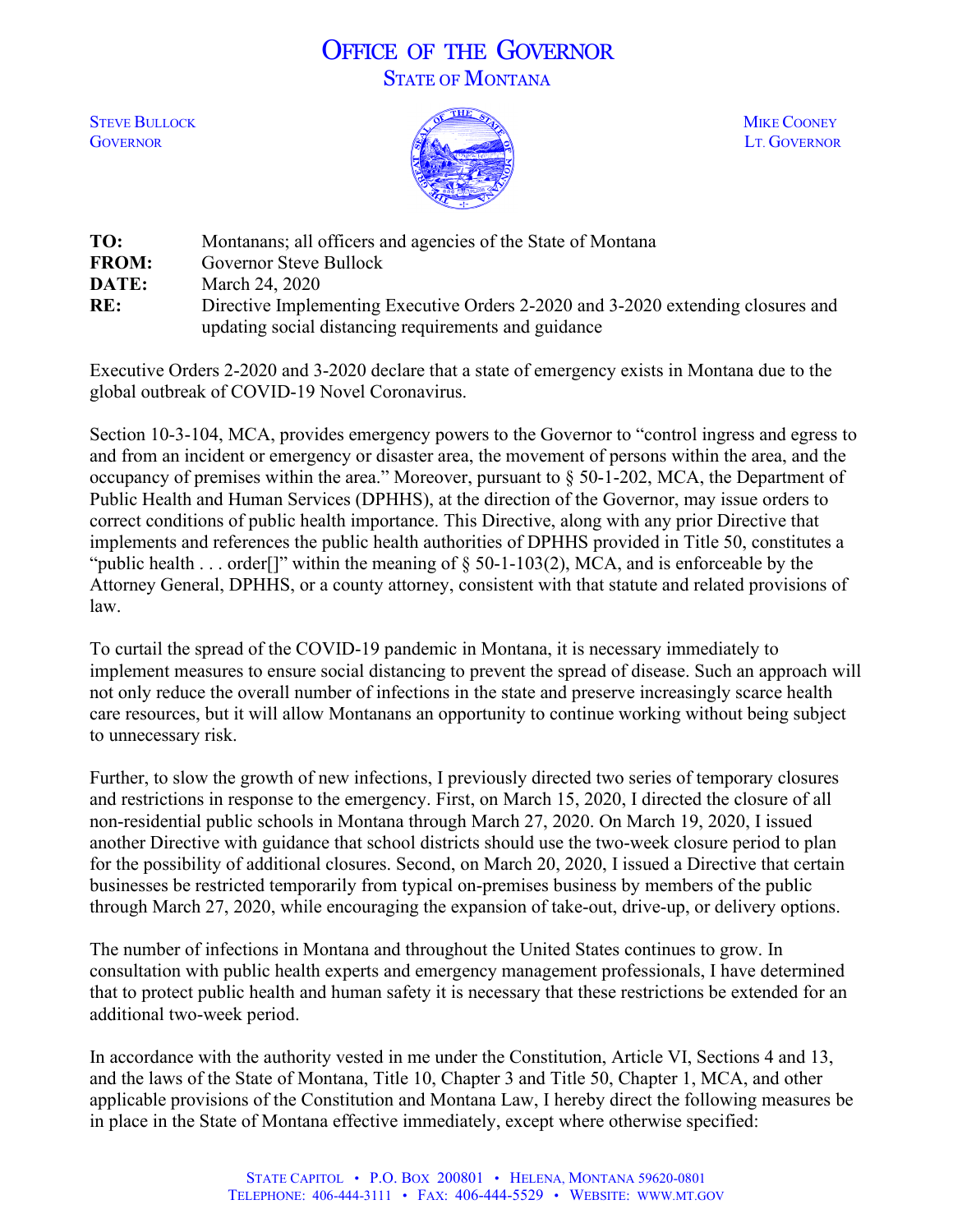# **1. Social Distancing Required**

- Non-essential social and recreational gatherings of individuals outside of a home or place of residence of greater than ten people are prohibited immediately, if a distance of at least six feet between individuals cannot be maintained.
- Parents should avoid, if possible, placing children for childcare with grandparents, family members, friends, or providers over the age of 60 or immunocompromised persons.

### **2. Restrictions For On-Premises Business Extended**

- Effective March 28, 2020, through April 10, 2020, the following places are to remain closed to ingress, egress, use, and occupancy by members of the public:
	- o Restaurants, food courts, cafes, coffeehouses, and other similar establishments offering food or beverage for on-premises consumption.
	- o Alcoholic beverage service businesses, including bars, taverns, brew pubs, breweries, microbreweries, distilleries, wineries, tasting rooms, special licensees, clubs, and other establishments offering alcoholic beverages for on-premises consumption.
	- o Cigar bars.
	- o Health clubs, health spas, gyms, aquatic centers, pools and hot springs, indoor facilities at ski areas, climbing gyms, fitness studios, and indoor recreational facilities.
	- o Movie and performance theaters, nightclubs, concert halls, bowling alleys, bingo halls, and music halls.
	- o Casinos.
- The places described above are permitted and encouraged to offer food and beverage using delivery service, window service, walk-up service, drive-through service, or drive-up service, and to use precautions in doing so to mitigate the potential transmission of COVID-19, including social distancing. Customers may order and pay by telephone or online from a retailer or manufacturer licensed to sell alcoholic beverages in the State of Montana. A retailer or manufacturer licensed to sell alcoholic beverages in the State of Montana may deliver for sale the alcoholic beverages for which it is licensed. Delivery must be conducted by the licensee's employees over the age of 21 and age of the purchaser and recipient must be verified at the time of delivery. The purchased alcohol must be hand-delivered to the purchaser.
	- o In offering food or beverage, a place subject to this section may permit up to five members of the public at one time inside for the purpose of picking up their food or beverage orders, so long as those individuals are at least six feet apart from one another while on premises.
- The restrictions imposed by this order do not apply to any of the following:
	- o Establishments that offer food and beverage not for on-premises consumption, including grocery stores, markets, convenience stores, pharmacies, drug stores, and food pantries, other than those portions of the establishments restricted above.
	- o Room service in hotels.
	- o Health care facilities, residential care facilities, university dining facilities, congregate care facilities, and juvenile justice facilities.
	- o Crisis shelters or similar institutions.
	- o Airport concessionaires.
	- o Military dining facilities or military food operations.
	- o Any facilities necessary for the response to the emergency, including schools providing necessary meal services to children.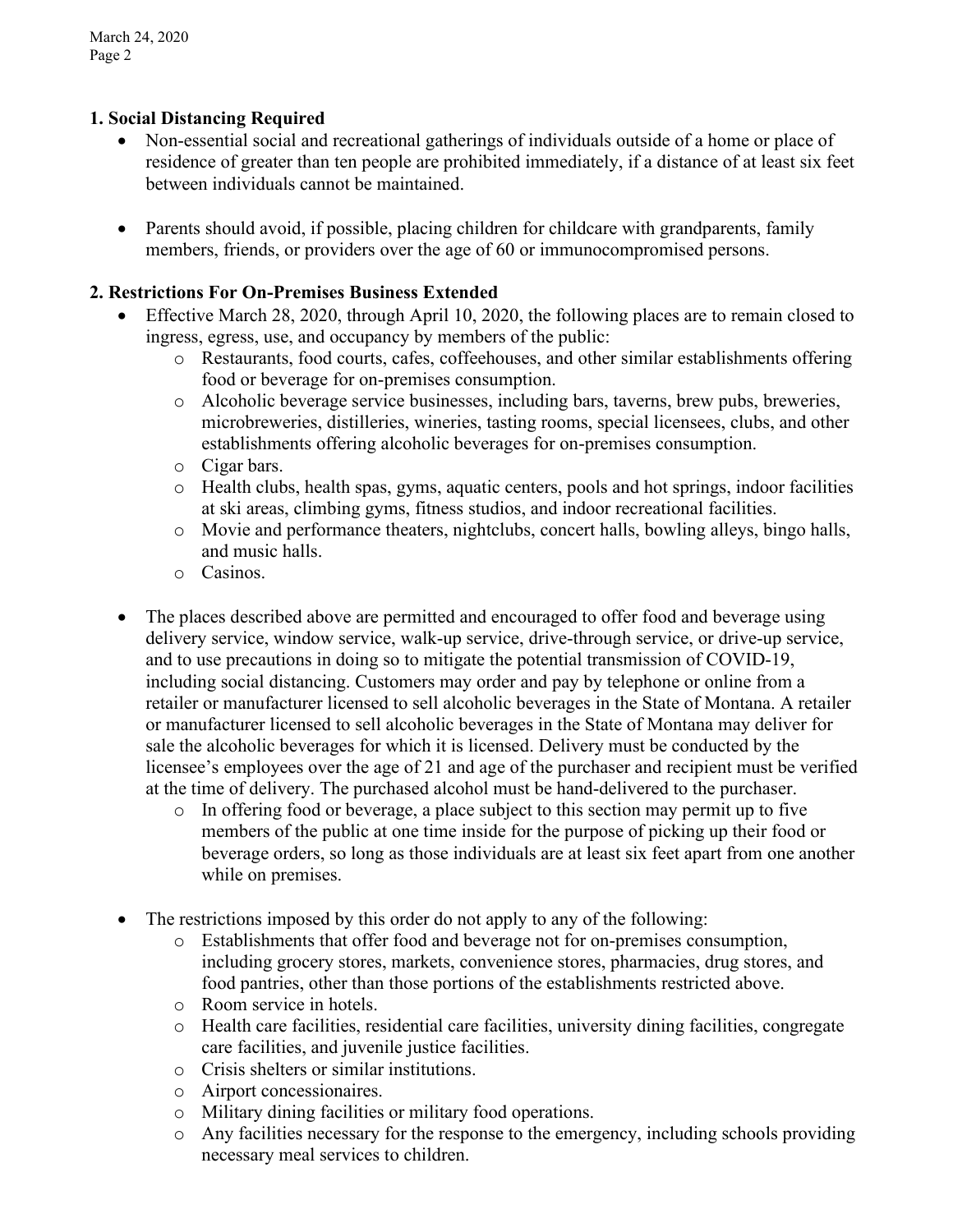- o All of the above-named facilities and establishments should adopt appropriate social distancing practices to avoid the spread of disease, to the extent practicable.
- Consistent with the above, strict compliance with §§ 16-3-101, -219, -243, and -418, MCA, and other applicable laws are waived pursuant to § 10-3-104, MCA, and other applicable provisions of law.

## **3. Social Distancing Required for Other Retail Businesses**

- Effective March 28, 2020, all other retail businesses not subject to Section 2 of this Directive shall establish, implement, and enforce social distancing policies sufficient to ensure a minimum of six feet of distance between customers.
- This requirement does not apply to grocery, health care, medical, or pharmacy services, which also are encouraged to comply with social distancing guidelines.

#### **4. School Closure Extended**

- All non-residential public schools in Montana are closed through April 10, 2020.
- School districts should follow the planning guidance provided in the March 19, 2020, Directive to seek waivers of pupil instruction time and obtain continued state funding during this period.
- Pursuant to that guidance, a district will not be required to reschedule in-person pupilinstruction time lost because of the closure if the board of trustees for the district approves the district's plan/report that it has made up the lost pupil-instruction time through remote learning, provided for meals for students, provided for services to students with disabilities, and provided other services customarily provided to students in school.
	- o Districts will present an initial plan to the board of trustees for the district (school board) for approval, followed by periodic reports on implementation for approval as well, at intervals to be determined by the school board.
	- o Waiver of required in-person pupil-instruction hours is subject to the final approval of the Governor, in consultation with the Superintendent of Public Instruction, consistent with  $\S 10-3-104$ , MCA, and other applicable provisions of law. Presumptively, the Governor will approve waiver requests that are approved by school boards.
	- o Districts whose plans/reports are approved will continue to receive all state funding.
- If a district's plan/report is not approved, then it will be required to reschedule the pupilinstruction time lost. State funding associated with additional necessary time will be financed through federal stimulus funds, if available, or through a supplemental appropriation in House Bill 3 during the 2021 legislative session, subject to legislative approval.

#### **5. Directive Is Public Health Order Enforceable By County Attorney**

• This Directive, along with any prior Directive that implements and references the public health authorities of the Department of Public Health and Human Services (DPHHS) provided in Title 50, constitutes a "public health . . . order<sup>[]"</sup> within the meaning of  $\S$  50-1-103(2), MCA, and is enforceable by the Attorney General, DPHHS, or a county attorney, consistent with that statute and related provisions of law.